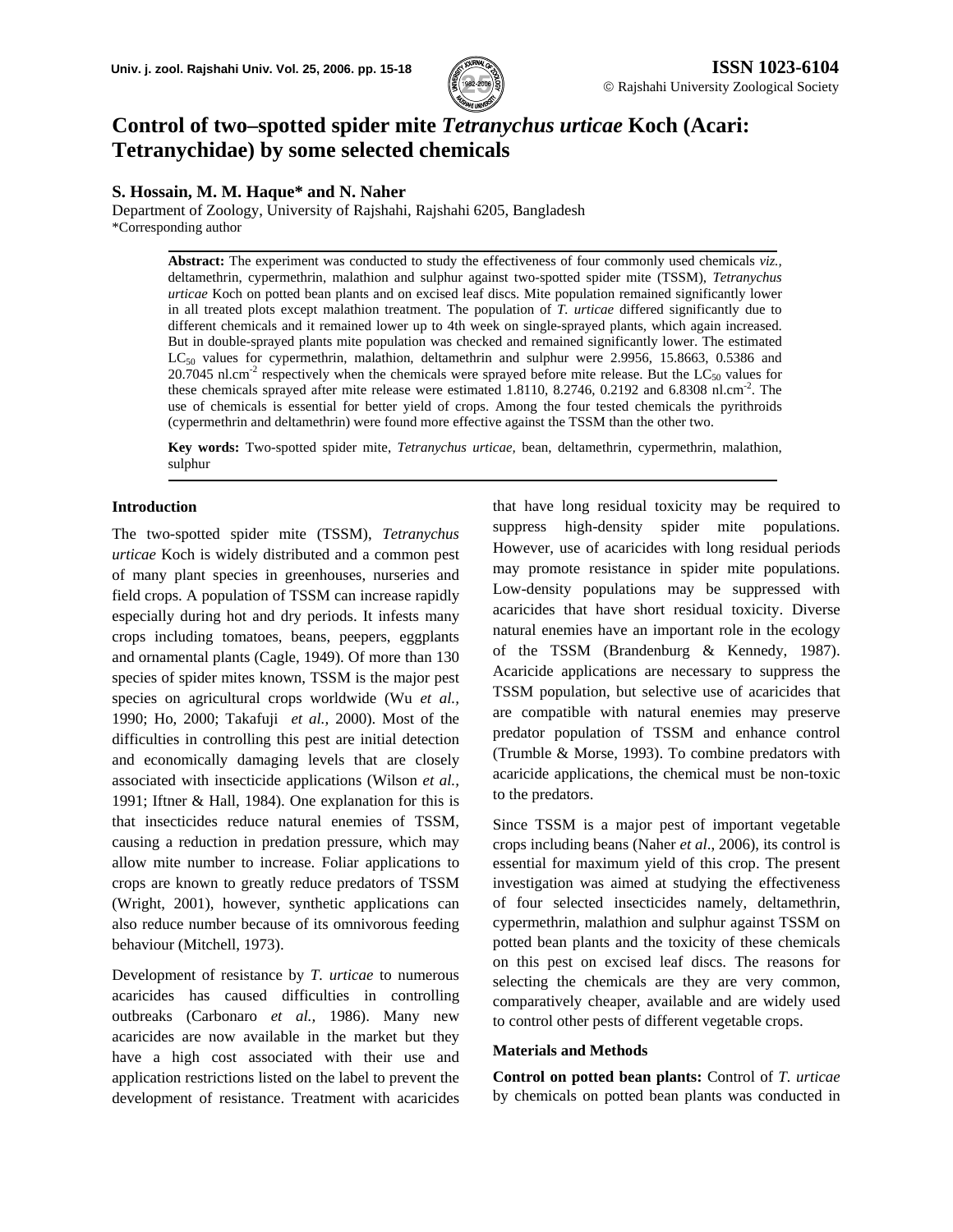the premises of the Laboratory of Ecology, Department of Zoology, Rajshahi University. For this purposes twenty clay-made pots  $(30\times50$  cm) with bean plant were maintained.

*Plantation*: The seeds of the bean *Lablab purpuseus*  were collected locally. More than five seeds were sown in each pot. After germination the pots were maintained properly. Three seedlings were maintained in each pot and excess seedlings were removed.

*Plotting:* All the twenty pots were arranged in 10 groups taking two in each. Among these eight were selected for chemical treatment, one for control and the remaining one for mass culture of TSSM. Every group was placed separately and covered with fine net to protect from the natural infestation. Bamboo sticks were used to support the bean plants.

*Infestation:* After two months of sowing when the bean plants grew enough, they were infested by TSSM*.* TSSM used for infestation were collected from the Integrated Pest Management (IPM) laboratory, Institute of Biological Sciences, Rajshahi University. Ten adult females were released on each bean plant. Placing the infested plant parts on leaf at the height of 0.75 m made release of the mites.

*Spray:* Four selected insecticides *viz.,* deltamethrin, cypermethrin, malathion and sulphur were tested against *T. urticae*. Two groups selected for each chemical, was again separated for single spray and double sprays where insecticide was sprayed once after two week of mite infestation on single spray grouped plant and the insecticide was sprayed twice on the double-sprayed grouped plants. On these plants, first spray was done after two weeks of infestation and second spray after four weeks of infestation. The dilution of insecticides and amount were maintained as prescribed by their distributors. No chemicals were sprayed on control and culture plants.

*Counting:* Counting of mites was started from the first week of infestation. Fifteen leaflets were collected from each group of plants that were selected randomly. Total number of adult and mature mites was recorded. The counting was made every week on all the nine groups of plants and continued till twelve weeks after infestation.

**Toxicity of the chemicals:** The effectiveness of the selected chemicals against *T. urticae* was done on excised leaf discs. This test was conducted in two ways: (1) solution was sprayed on leaf discs before mite release, and (2) solution was sprayed after mite release.

*Before mite release:* This method was based on the surface film technique devised by Busvine (1971). For this purpose  $1.5 \text{ cm}^2$  leaf discs were made from fresh bean leaf. The discs were checked under microscope for mites other insects. Then the discs were placed in petridish having a water soaked cotton bed. The chemicals were serially diluted with water. Fixed volume (0.1 ml) of chemical solution was dropped on each leaf disc and allowed to dry for five min at room temperature. Ten adult TSSM were transferred to each disc with the help of a fine brush. The chemicals were tested against the mites*.* Each chemical was treated with four different doses having four replications of each dose. The doses were calculated by considering the actual quantity of chemical in 0.1 ml of solution divided by the surface area of the leaf disc. A separate control batch was maintained, in which only water was dropped on the leaf discs.

*After mite release:* This is similar to the abovedescribed method. The only exception was that the dropping of the chemical solutions was done after releasing the mites. The doses and replications were the same as the above method.

**Mortality analysis:** Mortality was assessed under a stereo binocular microscope after 24 h treatment. Mites were scored dead if they failed to make active movement after light tapping. Corrected mortality percentage was calculated using Abbot's formula (Abbot, 1925):

$$
P_t = \frac{P_o - P_c}{100 - P_c} \times 100
$$

Where  $P_t$  = corrected mortality;  $P_0$  = observed mortality percentage and  $P_c$  = control mortality percentage. Probit regressions were estimated from mortality data according to the probit analysis of Finney (1947) and Busvine (1971) using software developed in the Department of Agricultural and Environmental Science, University of Newcastle upon Tyne, UK.

#### **Results and Discussion**

*T. urticae* population per leaflet during different weeks after infestation on single-sprayed and double-sprayed plants is presented in Table 1. The mite population remained significantly lower in all treated plots except the malathion-treated one. The population of *T. urticae* differed significantly due to different chemicals (single spray: F<sub>55,4</sub>=8.571, P<0.01; double sprays: F<sub>55,4</sub> =7.217, P<0.01). Mite number in control plots increased gradually up to the 5th week, then decreased and became nil due to damage of host plants.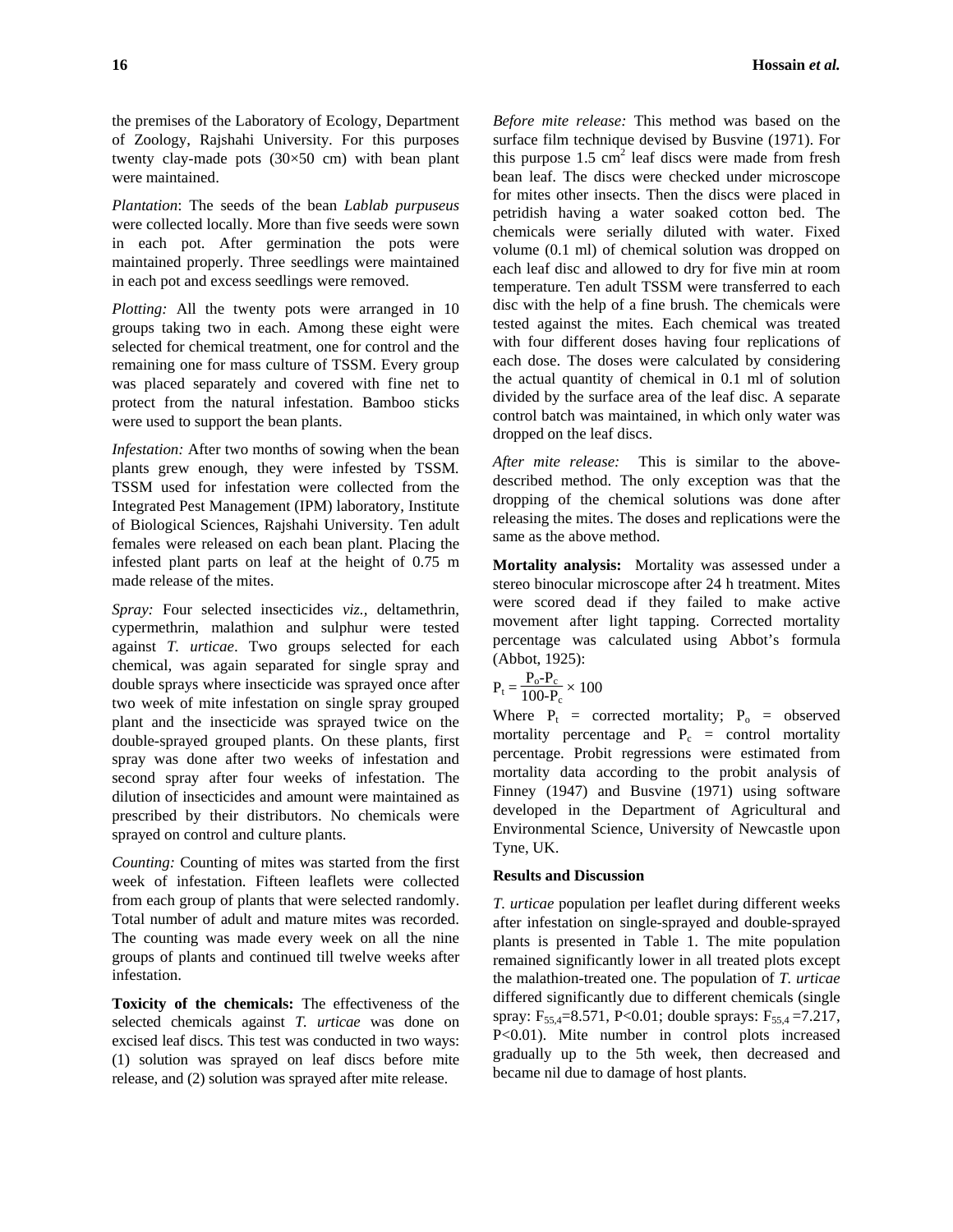| Weeks          | Control | Single spray      |           |                   |         | Double sprays     |           |                   |         |
|----------------|---------|-------------------|-----------|-------------------|---------|-------------------|-----------|-------------------|---------|
|                |         | Cyper-<br>methrin | Malathion | Delta-<br>methrin | Sulphur | Cyper-<br>methrin | Malathion | Delta-<br>methrin | Sulphur |
|                | 41.20   | 47.33             | 87.73     | 20.80             | 77.86   | 47.60             | 91.73     | 110.93            | 39.66   |
| $\overline{2}$ | 41.86   | 0.80              | 31.60     | 5.00              | 0.46    | 0.60              | 17.13     | 0.93              | 0.73    |
| 3              | 36.93   | 0.00              | 57.53     | 3.00              | 10.06   | 0.00              | 62.93     | 3.20              | 2.13    |
| 4              | 64.40   | 0.80              | 86.93     | 6.86              | 9.73    | 0.00              | 82.86     | 0.00              | 0.00    |
|                | 108.53  | 2.46              | 141.86    | 9.26              | 8.13    | 0.66              | 106.86    | 1.40              | 1.00    |
| 6              | 63.26   | 2.53              | 84.86     | 4.80              | 8.33    | 0.00              | 61.86     | 3.00              | 4.13    |
|                | 35.20   | 8.93              | 83.93     | 2.73              | 12.93   | 3.26              | 87.46     | 5.93              | 7.40    |
| 8              | 22.20   | 11.06             | 51.86     | 5.86              | 10.13   | 1.13              | 40.86     | 3.20              | 2.80    |
| 9              | 0.00    | 19.06             | 3.20      | 4.33              | 1.60    | 0.46              | 23.60     | 2.93              | 5.66    |
| 10             | 0.00    | 4.60              | 0.00      | 0.93              | 0.80    | 0.23              | 0.00      | 2.00              | 2.33    |
| 11             | 0.00    | 2.86              | 0.80      | 0.66              | 0.33    | 0.00              | 0.86      | 1.66              | 0.86    |
| 12             | 0.00    | 1.93              | 0.33      | 0.33              | 0.26    | 0.60              | 0.00      | 0.13              | 0.20    |

**Table 1.** Population of *T. urticae* in different weeks due to spraying of four selected chemicals

Uses of chemicals reduce the increase of mite population in various crops. Labanowska (1990) evaluated the effectiveness of several preparations for the control of TSSM on strawberry. He sprayed before bloom and obtained satisfactory control. Labanowska & Tkaczuk (1991) conducted experiments with some new generation acaricides in the control of *T. urticae*  on black currant and obtained excellent result with azocyclotin, fenbutatin oxide and bromopropylate. Chahine *et al.* (1992) compared the effectiveness of two acaricides on *T. urticae* infesting bean and reported that acaricides reduced the mite population effectively up to nine days of application.

Single spray of chemical cannot effectively control the mite population. Several sprays effectively control the mite population and increased the crop yield in various crops. The present experiment shows that mites increased exponentially up to fifth week of infestation in control plots. After the fifth week, the mites decreased gradually and the plants died due to the massive attack of the mite. Mite population remained lower up to the 4th week on single-sprayed plants but again increased. But in double-sprayed plots mite population was checked and remained significantly

lower. The use of chemicals appears to be essential for better yield of crops. Among the four tested chemicals the pyritheroids (cypermethrin and deltamethrin) were more effective against *T. urticae.* 

The  $LC_{50}$  values for the selected chemicals on  $T$ . *urticae* along with 95% confidence limits are presented in Table 2. The estimated  $LC_{50}$  values for cypermethrin, malathion, deltamethrin and sulphur respectively were 2.9956, 15.8663, 0.5386 and 20.7045 nl.cm-2 when the chemicals were sprayed before mite release. But the  $LC_{50}$  values for these chemicals sprayed after mite release were 1.8110, 8.2746, 0.2192 and 6.8308 nl.cm<sup>-2</sup>. The regression equations and  $\chi^2$ values indicated that there were no heterogeneity on the tested populations.  $LC_{50}$  value for deltamethrin was the minimum in both the methods applied. The order of toxicity was deltamethrin  $>$  cypermethrin  $>$  malathion > sulphur in the first method while deltamethrin > cypermethrin > sulphur > malathion was noted in the second method. It is apparent from the above results that deltamethrin was the most effective against *T. urticae*.

| Table 2. Dose morality effect of different chemicals against T. <i>urticae</i> after 24 h of exposure in leaf disc method |  |
|---------------------------------------------------------------------------------------------------------------------------|--|
|                                                                                                                           |  |

| Test methods           | Chemicals    | $LC_{50}$ value (nl/ng.cm <sup>-2</sup> ) | 95% confidence limits $(n1/ng.cm^{-2})$ | Regression equations | $\chi^2$ -values |
|------------------------|--------------|-------------------------------------------|-----------------------------------------|----------------------|------------------|
|                        |              |                                           |                                         |                      | (at 2 df)        |
| Before mite<br>release | Cypermethrin | 2.996                                     | $2.396 - 3.746$                         | $Y=3.902+2.306X$     | 1.521            |
|                        | Malathion    | 15.866                                    | 11.663-21.585                           | $Y=3.028+1.643X$     | 2.659            |
|                        | Deltamethrin | 0.537                                     | $0.425 - 0.6332$                        | $Y=3.184+2.483X$     | 0.512            |
|                        | Sulphur      | 20.705                                    | 15.665-27.366                           | $Y=3.184+2.483X$     | 0.512            |
|                        | Cypermethrin | 1.811                                     | $1.536 - 2.136$                         | $Y=0.820+3.323X$     | 3.286            |
| After mite<br>release  | Malathion    | 8.275                                     | 6.224-11.000                            | $Y=3.376+1.770X$     | 0.489            |
|                        | Deltamethrin | 0.219                                     | $0.142 - 0.339$                         | $Y=4.487+1.505X$     | 0.457            |
|                        | Sulphur      | 6.831                                     | $4.972 - 9.385$                         | $Y=3.211+2.144X$     | 0.811            |

*T. urticae* suppression provided by chemicals vary greatly. Certain pyrithroids may suppress the mite populations while others may stimulate outbreaks by causing increase in the density of its population (Busvine, 1971). Chlorfenapyr provided excellent control of *T. urticae* infestations without short-term population resurgence (Allen, 1999). It provided quick

and long-term suppression of TSSM populations. Abamectin has been shown to cause significant mortality and reduction in the mobility and fecundity of *T. urticae* (Zhang & Sanderson, 1990). Kim *et al.* (1997) obtained the negative result with mancozeb for controlling tea mite *T. kanzawai* in which it killed 100% mite predator, *Amblyseius womersleyi.* Hill &